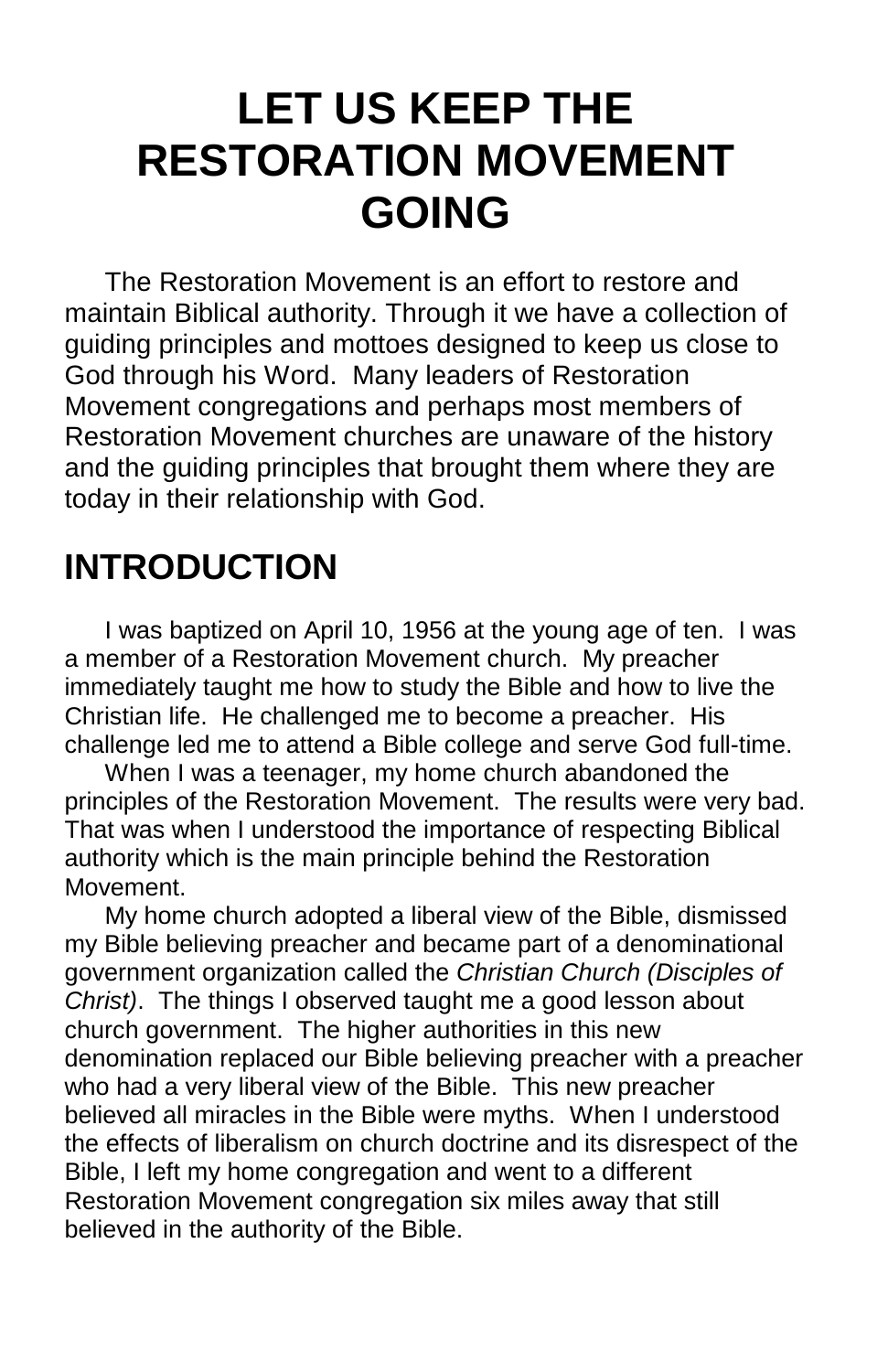The Disciples of Christ organization managed to turn a Restoration Movement convention into a denomination that controlled the churches which attended it. They took control of several Restoration Movement mission sending organizations and instituted liberal practices on the mission field. They took control of Bible colleges and trained preachers to disrespect the authority of the Bible.

Individuals, missionaries and congregations who believed in the authority of the Bible fled from the organization. They replaced the institutions controlled by the Disciples of Christ with new Bible colleges, new mission sending organizations and new conventions. These new para-church organizations were limited to promoting fellowship, encouraging one another and facilitating evangelism. They were carefully organized in a way that would not take away the autonomy of the local congregation.

I have struggled to understand how leaders within the Restoration Movement can bring about division and stray away from clear Biblical teachings. It seems that all believe the Bible is inspired by God through the work of the Holy Spirit. However, within the Restoration Movement, there are two different ways to interpret this simple statement. Some say that the Bible **is** the Word of God. Others say that the Bible **contains** the Word of God. These two statement may sound as if they say the same thing, but they do not. The first one says that everything recorded in the Bible is the Word of God. The second statement says that the Bible is a record of man's experience with God and it contains some things that are the Word of God.

Let me explain the difference in another way. I recently learned that there is a motto (guiding principle) circulating in the Restoration Movement that did not originate from those who started the movement. This motto was started in the 1600's (about two hundred years before the Restoration Movement). It was never one of the mottos of those who started the Restoration Movement. I am guilty of using it out of ignorance since I did not know its true meaning. The motto says, "In essentials unity, in opinions liberty, and in all things love." It came about through an effort to bring peace between followers of Martin Luther, followers of John Calvin, Presbyterians, Anglicans, etc. in the 1600's.

The purpose of this motto was to bring peace between denominations that were condemning each other over doctrinal differences. All denominations could agree on a few essentials such as the fact that Jesus is the Son of God and our Savior.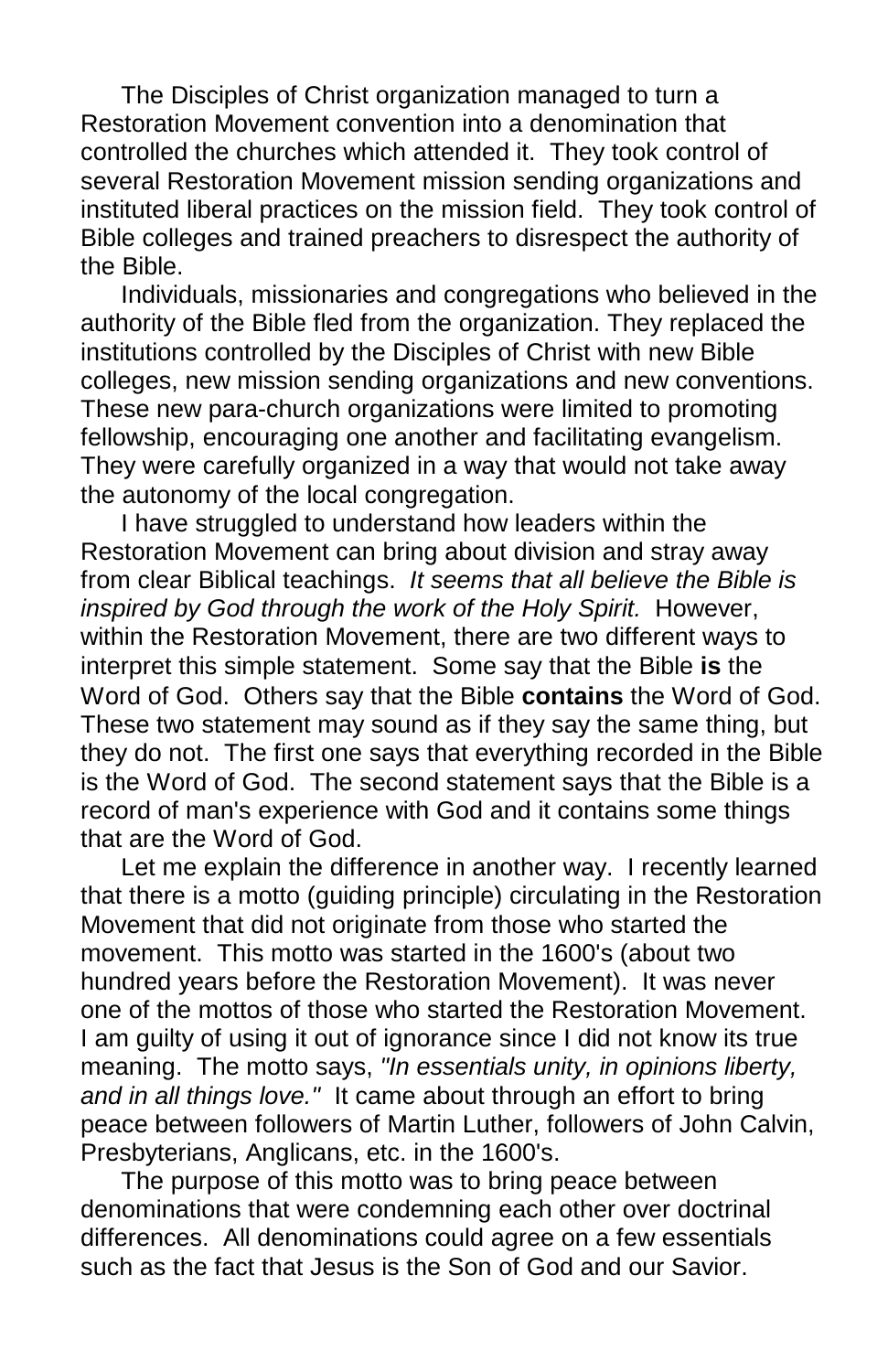Beyond those basic truths, few could agree on other issues because of their prejudices and their view of Biblical authority.

The problem with this motto is that someone has to decide what is essential and what is not essential in the Bible. When someone believes that "*the Bible contains the Word of God*" but is not totally the Word of God, that gives him the authority to decide which teachings in the Bible are the Word of God (which teachings are essential), and which teachings are the ideas of the men who wrote the Bible (not essential). This liberal attitude toward Biblical authority opens up all kinds of possibilities for disagreement and false teachings.

## **This 40 page booklet is an effort to briefly explain the following:**

(1) The circumstances that brought about the Restoration Movement in America.

(2) The authority of the Bible and how different views of this issue are directly related to the circumstances that brought about the Restoration Movement and the three divisions within the movement.

(3) How a leader's view point on the authority of the Bible will directly impact the doctrine of the church and the government of the church.

(4) How history has repeated itself and continues to repeat itself as leaders make the same mistakes over and over again causing division that often involves false teachings.

(5) That the mistake often made by leaders is to ignore the authority of the Bible through neglect and human reasoning.

(6) How an ongoing, faithful, careful and thoughtful following of the principles of the Restoration Movement can avoid these problems.

Please note that the information presented in this booklet will not be organized in the order listed above. However, these issues will be observed in history, documented occasionally and explained as the information is presented.